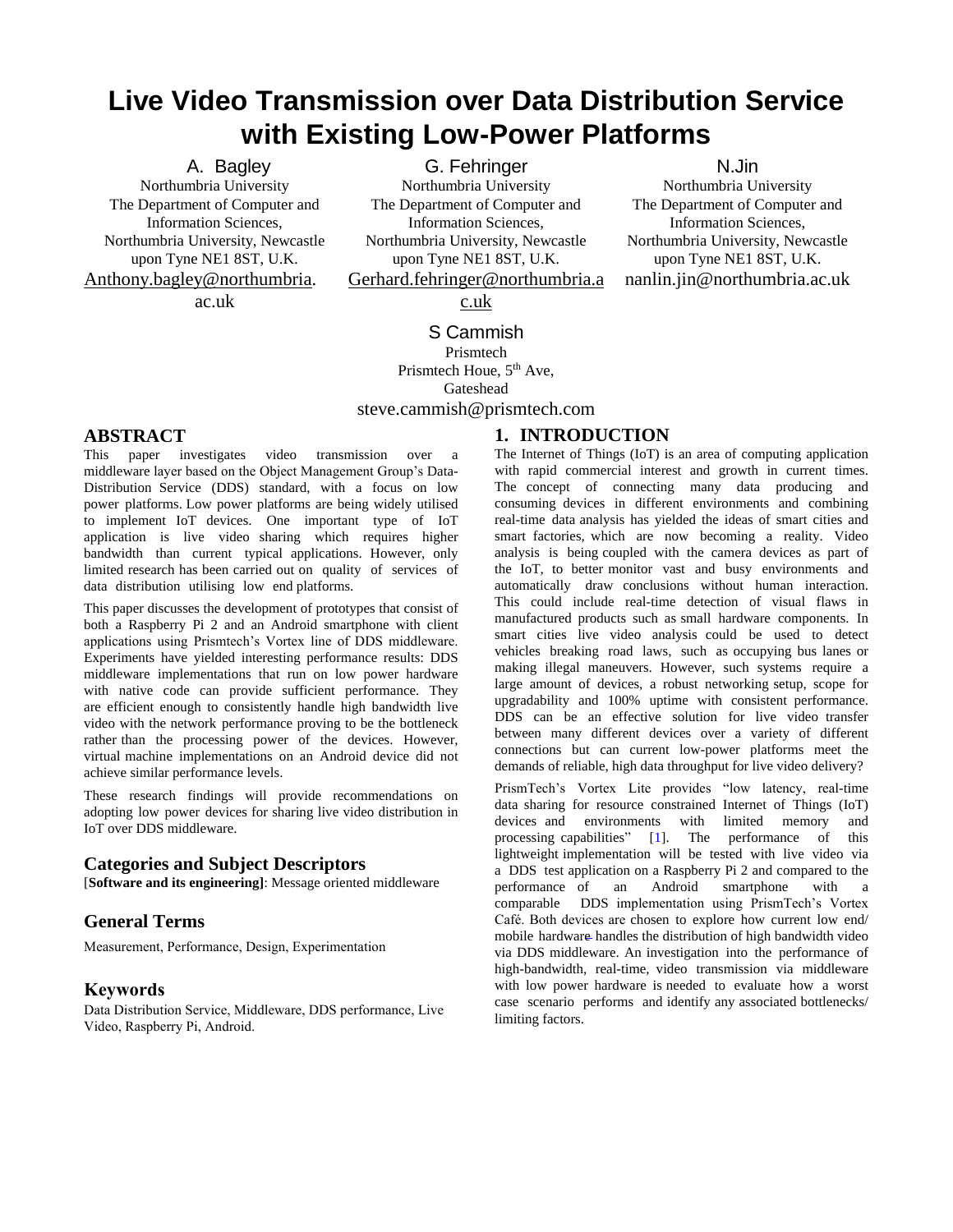# **2. PLATFORMS**

## **2.1 Raspberry Pi 2 (Low Power Hardware)**

The low power hardware platform chosen is the Raspberry Pi 2 model B with the Pi Camera module for video capture (See Table 1). This platform has been chosen for its software development flexibility and hardware backed video capture support for the efficiency that would be expected of a dedicated IoT camera device. This platform will be running the Raspbian Linux OS to enable swift application development and to run a custom build of Vortex Lite DDS middleware.

**Table 1. Raspberry Pi Hardware Specification**

| <b>CPU</b>                | Rapberry Pi 2                                               |  |  |  |  |
|---------------------------|-------------------------------------------------------------|--|--|--|--|
| RAM                       | ARM Cortex A7 quad core processor<br>overclocked at 1000MHz |  |  |  |  |
| <b>GPU</b>                | 1GB                                                         |  |  |  |  |
| <b>Network</b><br>Support | VideoCore IV GPU @250MHz, allocated 256<br>MB of memory     |  |  |  |  |
| <b>CPU</b>                | 100Mbps Ethernet                                            |  |  |  |  |

The Pi Camera is specifically developed to work with the Raspberry Pi's GPU, which provides hardware accelerated H.264 and JPEG encoding. The main point of interaction with the Pi Camera will be via the V4L2 driver, with application development using the C++ programming language

# **2.2 Android Smartphone (Mobile Device)**

**For** The Android smartphone used for this investigation will be the Sony Xperia Z3 Compact smartphone, running Android 6.0.1 (See Table 2).

**Table 2. Android Smartphone Specification**

|                           | Sony Xperia Z3 Compact                                      |  |  |  |  |
|---------------------------|-------------------------------------------------------------|--|--|--|--|
| <b>CPU</b>                | Snapdragon 801 2.5 GHz Quad-core (Krait 400)                |  |  |  |  |
| <b>RAM</b>                | 2GB                                                         |  |  |  |  |
| <b>GPU</b>                | Adreno 330 GPU @578MHz                                      |  |  |  |  |
| <b>Network</b><br>Support | Qualcomm® VIVE™ 1-stream 802.11n/ac with<br>MU-MIMO 433Mbps |  |  |  |  |

# **2.3 Linux Desktop**

A generic Desktop computer running Linux Mint 17.3 Rosa is used for subscribing DDS applications and is sufficiently powerful to ensure it does not impose a bottleneck in the system (See Table 3). In a production system this could be replaced with a server on the edge or even the Cloud with sufficiently high bandwidth Internet connection.

**Table 3. Generic Debian based Linux Desktop** 

|            | Dell Optiplex 390                                       |  |  |  |
|------------|---------------------------------------------------------|--|--|--|
| <b>CPU</b> | Intel® Core <sup>TM</sup> i3-210 CPU @3.3GHz 2 cores, 4 |  |  |  |

|                           | threads          |
|---------------------------|------------------|
| RAM                       | 3.8GB            |
| <b>Network</b><br>Support | Gigabit Ethernet |

# **2.4 Network Environment**

DDS defines a data centric publish and subscribe data transfer model and is an OMG standard. DDS middleware uses a Global Data Space (GDS) which provides distributed subscriber access to any published data without a centralised copy of the actual data; hence it is a distributed system. The publisher/subscriber distributed application is composed of processes, each running in a separate address space usually on different connected devices [2]. Data is transferred over the fastest medium between publisher and subscriber, be it across device memory, LAN or WAN including the Internet. The Data-Centric Publish-Subscriber (DCPS) layer of the DDS standard focuses on efficient receipt of information by the correct recipients and is the layer exposed by PrismTech's Vortex DDS API; the Data-Local Reconstruction Layer (DLRL) is not used for this investigation.

# **3. DDS MIDDLEWARE OVERVIEW**

DDS defines a data centric publish and subscribe data transfer model and is an OMG standard. DDS middleware uses a Global Data Space (GDS) which provides distributed subscriber access to any published data without a centralised copy of the actual data; hence it is a distributed system. The publisher/subscriber distributed application is composed of processes, each running in a separate address space usually on different connected devices [2]. Data is transferred over the fastest medium between publisher and subscriber, be it across device memory, LAN or WAN including the Internet. The Data-Centric Publish-Subscriber (DCPS) layer of the DDS standard focuses on efficient receipt of information by the correct recipients and is the layer exposed by PrismTech's Vortex DDS API; the Data-Local Reconstruction Layer (DLRL) is not used for this investigation.

Each device that intends to publish and/or subscribe to data in the DDS global data space is required to have a DDS participant which acts as a factory to create all DDS entities that operate in the GDS domain (such as publishers/writers, subscribers/readers). The most important part of the DDS publish/subscribe system are the data definition models used to express the data 'topics' to be shared (i.e. their names, structures and Quality-of-Service policies related to the non-functional properties of the data-sharing). The Quality of Service (QoS) policies can be configured to support aspects such as how data is transmitted, its lifespan in the GDS and many more useful properties. One of DDS middleware's strengths is how it removes the developer burden of data transmission and allows focus to be on the information being shared and what the application should be doing with it. The GDS thus will be populated with samples of these topics where 'matching' readers/writers agree both on the type of a topic (as modeled in the OMG IDL data-definition standard) as well as the specified QoS policies w.r.t. non-functional properties such as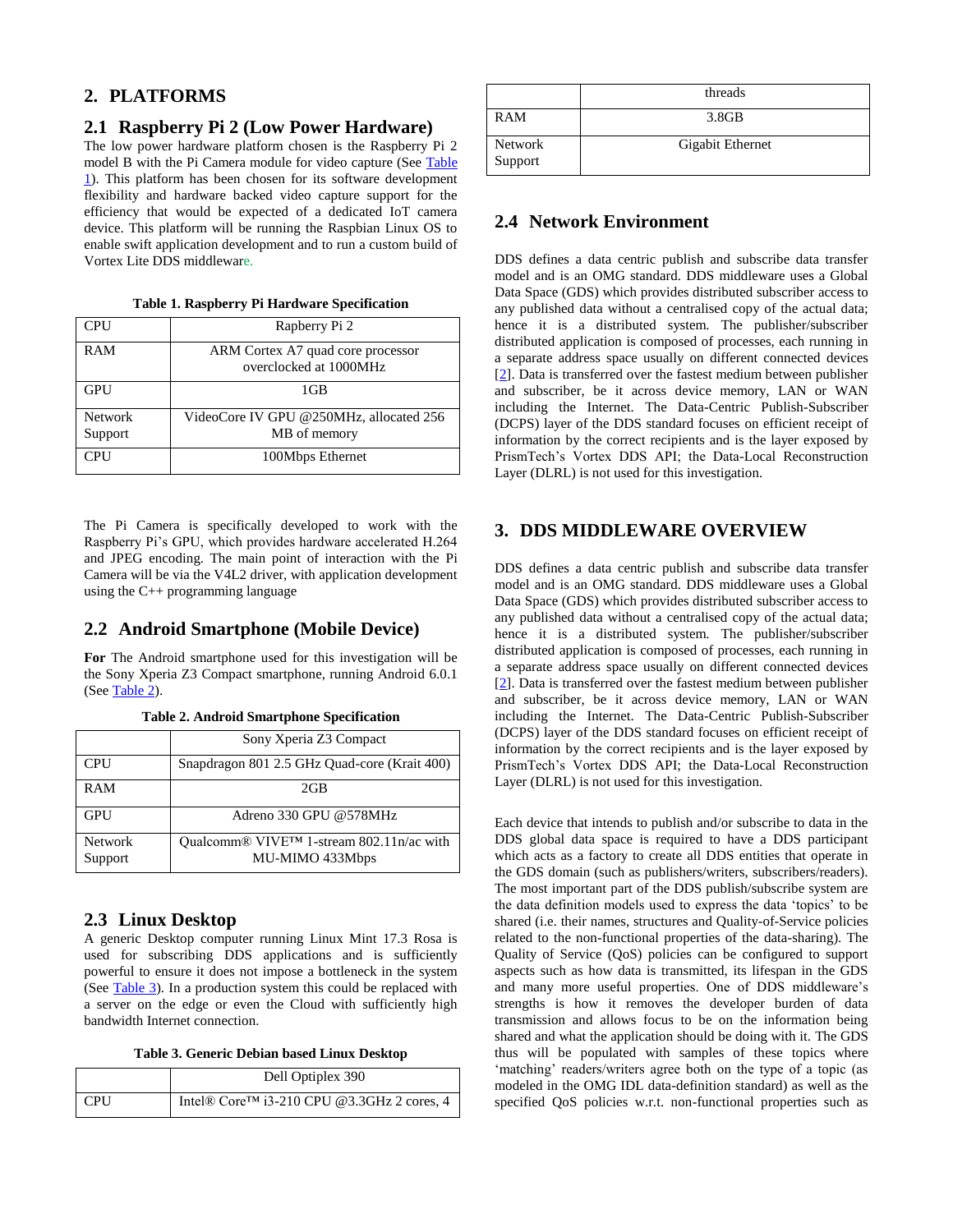urgency, importance, persistency, reliability etc. Furthermore, the GDS can be partitioned by using the PARTITION QoS-policy which allows further grouping of data.

The Vortex DDS products can be configured to use either TCP or UDP as an underlying communications protocol (See Fig. 1). UDP is typically used on LAN environments where 1-to-n datadistribution is efficiently supported by multicast, TCP is typically used in WAN environments that typically don't support multicast. Note that DDS specifies reliability as a high-level QoS that is applied independently of the underlying transport (implying that DDS implements a reliable-multicast over UDP when required). There are over 20 useful QoS policies outlined in the OMG DDS specification, which allow the tailoring of data delivery limits, data lifespan and data accessibility. Another very useful policy is DURABILITY, which provides a time-decoupling between publishers and subscribers thus allowing late-joining applications to obtain historical data independent of the lifecycle of a publishing application (i.e. non-volatile data will be 'remembered' by DDS thus offering a data-lifecycle that is independent of the lifecycle of the actual publishing/subscribing applications.

Middleware provides a solid bridge between different applications and operating systems, abstracting communication and I/O details for the developer. Prismtech provide a high performance implementation of the latest OMG DDS specification along with a plethora of APIs for different platforms and programming languages.



**Figure 1: DDS middleware architecture stack.**

# **4. RELATED WORK**

Although research has been carried out to explore effective video transmission techniques using a DDS, the platforms and network environments are typically generous in resources or the work focuses on an efficient solution. Such as Detti, Loreti and Blefari-Melazzi [3] who devised a mechanism for streaming H.264 scalable video using multiple topics and rate control based on the connection between publisher and subscriber. Their result was a system that could alter video quality in order to maintain video delivery when network bandwidth becomes restricted. An ad-hoc WLAN providing a connection rate of 5.5Mbps was used with four PCs, showing that this study focused on efficient data usage, leveraging the scalable H.264.

Al-Madina, Al-Roubaiy and Al-Shehari were among the first to properly examine the behaviour of real time video streaming over WLAN using DDS middleware  $[4]$ . They constrained the network to 802.11g 54Mbps and used Linux desktop computers for testing network throughput with varying numbers of subscribers. Their conclusion proved that DDS middleware can provide a robust and flexible solution for transmitting video in real time, also noting that the QoS policies provided offer far more control than is traditionally available by typical streaming protocols. Bandwidth usage increased linearly with subscriber growth although jitter was increased when transmitting video compared to smaller data writes.

So it is proven and expected that data throughput across a network may grow linearly with the use of DDS middleware with multiple subscribers, providing UDP multicast is available. Networks can be saturated with data, be it routers, switches or other network nodes but with modern networking configurations the limiting factors are more likely to be the network cards of the client devices. In order to use DDS middleware to deliver high quality live video, the implementation must be able to efficiently write data into a network making the most of the available bandwidth. This may lead to bottlenecks in one of three areas. The device's network throughput which may be limited by hardware/OS, the DDS middleware implementation used and the efficiency of the application using the DDS middleware.

Garcia-Valls, Basanta-Val and Estévez-Ayres tested RTI's implementation of DDS middleware to see the average delay of message writes but only tested messages up to a maximum size of 1000 bytes which took on average 0.103ms [5]. Proposed experiments for this study will be using high bandwidth video in which sample sizes will be significantly larger to simulate worst case scenarios of high bandwidth video. Testing sample sizes up of 500KB or more may yield interesting results as to how the DDS middleware copes on low power platforms.

## **5. INVESTIGATION**

To explore the performance of live video via DDS on both a Raspberry Pi and an Android smartphone, three test applications have been developed which are all interoperable. The first was for the Raspberry PI, implemented using  $C++$  with PrismTech's Vortex Lite DDS product with ISOCPP API. The V4L2 Linux driver was used to access the video camera data and threading implemented to separate frame capture from DDS data writes. Each frame was published into the DDS global space as soon as it was available. The test application supports both H.264 and MJPEG video for flexibility but MJPEG was chosen as a worst case scenario for large data writes per DDS sample. This could even be compared to a 4K video worst case scenario for streamed data rates, as compressed 4K video streams currently approach up to 26Mbps. This approach also mimics possible real-world implementations that may require a full frame of image data per sample in order to perform image analysis. The V4L2 driver provides fixed image data sizes, of which 128x720 pixels was the larger available, with support for 640x480 pixels also added for data comparison.

The Android app developed targeted the latest version on the Android SDK (version 6.0.1, API 23) and made use of Android's Camera2 API to ensure optimal use of the camera hardware and used PrismTech's Vortex Café Java DDS API. The test app developed also produced MJPEG video with variable frame data rates depending on Android JPEG compression algorithm and the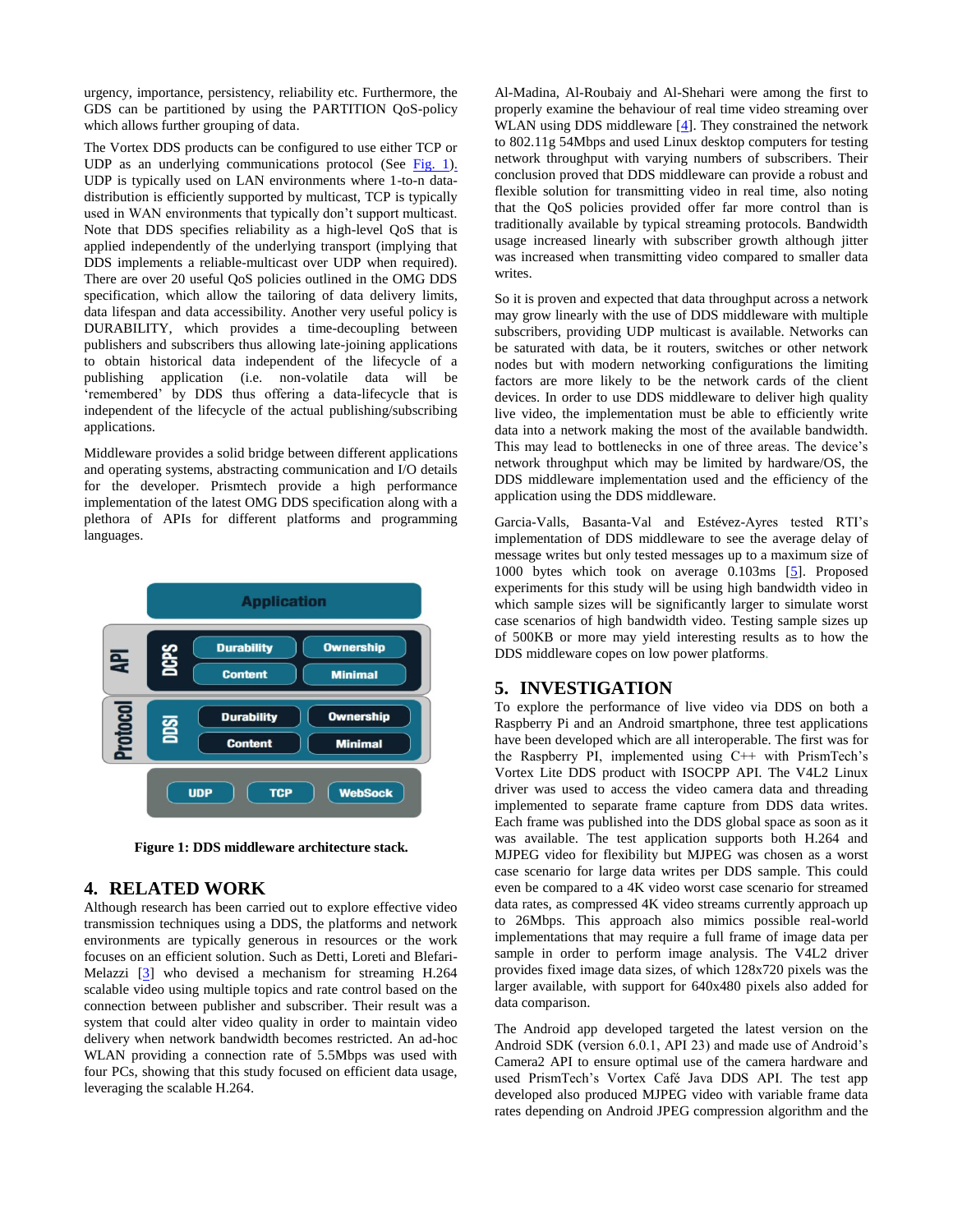scenes image complexity. The video size was 1280x720 pixels and a preview of the camera was shown on the devices screen which showed no negative performance issues with the DDS task execution time. Each frame was published to the DDS global space as it was available, making use of background threads where possible. Tuning the JPEG compression algorithm's quality threshold allowed different data sizes for the video frames, enabling investigation into the effect of DDS sample size and the time for DDS data writes to complete.

Finally, a subscribing application running on a generic Linux desktop was implemented using Vortex Lite with ISOCPP, similarly to the publishing service developed for the Raspberry Pi. This service received the video frames from compatible publishers and also displayed the MJPEG video in real-time using OpenCV.

Performance metrics have been tracked using program embedded timing for DDS write times and logging of data sent. Wireshark has been used to measure packet loss and how data is received on the subscribing application end.

Testing the performance of both the publishing applications focuses on the data throughput achieved, comparing DDS sample write time to the amount of data being written and then relating this back to the overall video quality. Two aspects are of interest for measuring video quality, quantitatively the final video frame rate (which is equal to the sample rate) and qualitatively the image fidelity i.e. is the image overly compressed or acceptable as a good representation of the real scene viewed by the camera. From the sample data size and the sample rate, the total data throughput can be calculated and compared to the theoretical maximum of the LAN connection in place to gauge how efficiently network utilisation is occurring. Combing all the data should allow for high level performance assessment of the DDS implementations and possibly highlight areas of improvement or advice for achieving optimal live video via DDS implementations for realworld use. This may include software, hardware and implementation recommendations.

#### **6. RESULTS**

In Experimentation of live video via a DDS using a Raspberry Pi 2 found that the Vortex Lite platform offers excellent data publishing write performance with data frame sizes of 921KB and 307KB. Both scenarios achieved 85-88Mb/s continuous network writes on the 100Mb/s Ethernet connection (See Fig. 2). Along with this CPU utilisation was stable at 24% and RAM usage at 6MB. 921KB samples maxed out at 11 samples per second and 307KB samples maxed out at 30 samples per second which was the maximum number of video frames available for dispatch and was limited by the camera device configuration used. The DDS write times were generally consistent with variations in the region of 4-5ms once outliers were excluded.



**Figure 2: DDS write times for a sequence of video samples on the Raspberry Pi**

Due to the high data sample size being transmitted using DDS middleware with UDP being the underlying protocol used; packetisation was very high but the network environment used did not produce any packet loss during tests of 200 sample transmissions.

Multiple tests were carried out with varying video quality and therefore varying video sample data sizes with the Android DDS video app (See Table 4).

**Table 2. Table captions should be placed above the table**

| Average          | TestA  | TestB | <b>TestC</b> | TestD | TestE  |
|------------------|--------|-------|--------------|-------|--------|
| Kilobytes        | 17.59  | 39.67 | 65.38        | 92.85 | 581.98 |
| per Sample       |        |       |              |       |        |
| <b>DDS</b> Write | 12.065 | 26.69 | 42.93        | 64.50 | 361.34 |
| Times (ms)       |        |       |              |       |        |
| Sample           | 16     | 12    | 11           | 8     | 2      |
| Rate             |        |       |              |       |        |

The Android app proved to be less consistent in network performance despite efforts to produce a clean, interference free WLAN connection using the 802.11n compliant wireless router and the high performance network chip of the Android smartphone. Network throughput reached a maximum of just 6Mb/s and erratic DDS write times were prevalent throughout all tests. In test C DDS write times varied regularly by upwards of 20ms and that's excluding some more extreme spikes. Test D saw write sizes of around 578KB with DDS write times fluctuating by over 100ms which is edging towards the upper limit of acceptability for live video transmission. Yet this sample size is smaller than what the Raspberry Pi handled, and has a theoretically faster network connection be it a wireless one instead of wired.

#### **7. CONCLUSIONS**

At present the Raspberry Pi 2 shows that a cheap, low-power mini SoC style computer is capable of utilising DDS middleware to efficiently transmit high bandwidth video in real time. The